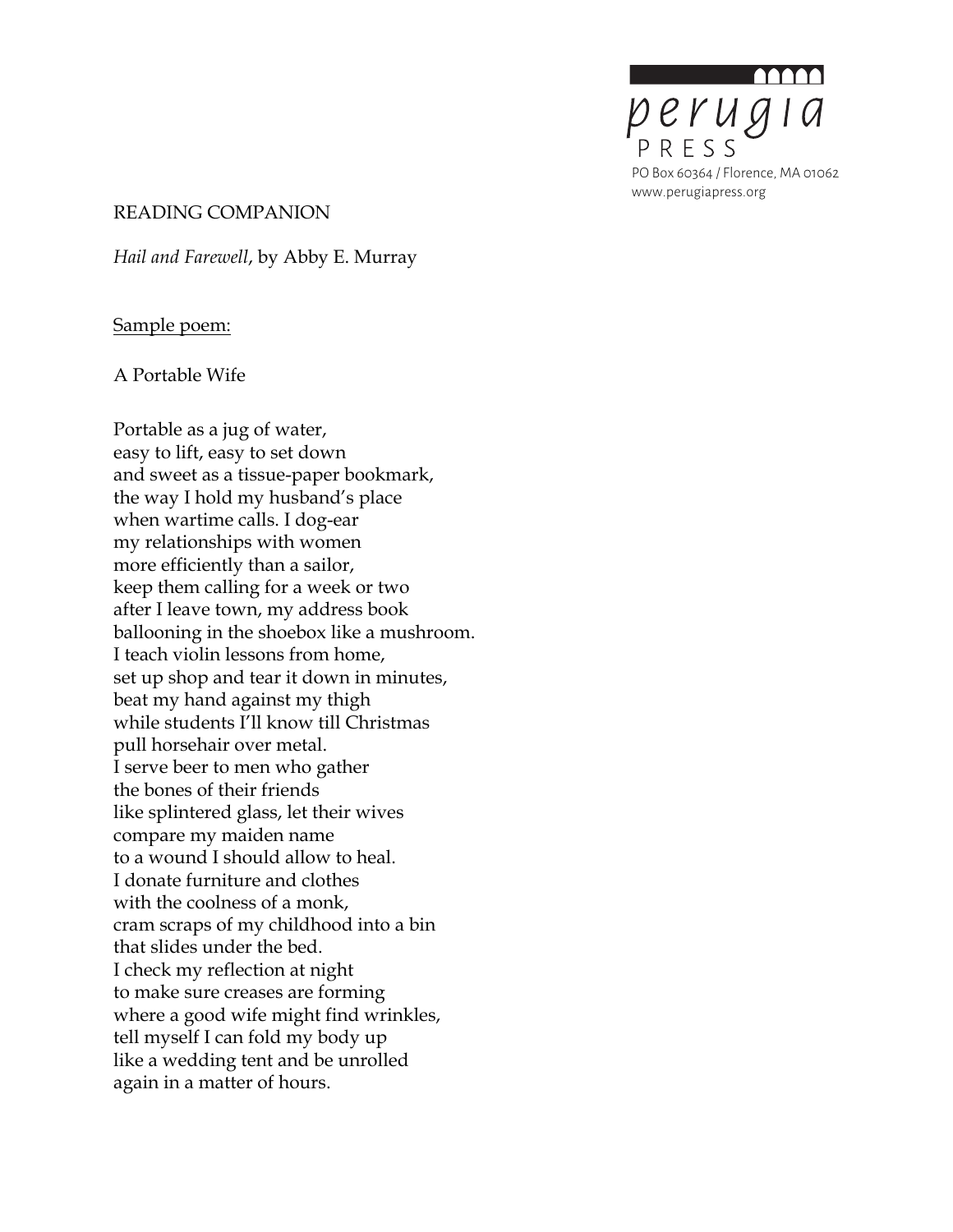### Questions to consider:

- 1. How does Murray use her status as an insider/outsider to illuminate places not typically seen (and not typically written about in poetry)? Consider "The War Tramples Us" and "Thank You for Your Service." Where in your life are you an insider? An outsider? How can you use your status in such places to bring them to light in a new way?
- 2. Describe the structures of the poems "Tom Calls from Baghdad" and "Homecoming." How do these structures emphasize the content?
- 3. Does the speaker's perspective of gender roles surprise you? How are boys portrayed in this collection, for example, in a poem such as "Poem for Boys"? Can you find other examples of places where gender roles are explored and questioned?
- 4. Poems including "Hail and Farewell" and "Your Interpreter Sends Me a Housedress" mine the relationship between military personnel and people they interact with in the places where they are stationed. Do these poems simplify or complicate our understanding of those relationships? How?
- 5. Discuss the way Murray uses tension between two conflicting ideas or images in poems, for example in "When He Receives Orders to Afghanistan and a Parking Ticket: How to Respond."
- 6. How does this collection show different aspects of gender performance and the role of a wife in the U.S. (especially a military wife)? Consider poems such as "Prayer on National Childfree Day" and "Jewelry."
- 7. Find some of the places in this collection where Murray looks at connections between capitalism and the military. What does her poetry illuminate about each of these?
- 8. *Hail and Farewell* repeatedly looks straight on at loss and hope, such as in poems like "Gwen Stefani Knows How to Get Everything I Want" and "Between Jobs." How do the images and word choices in these poems keep them from tipping into melodrama?